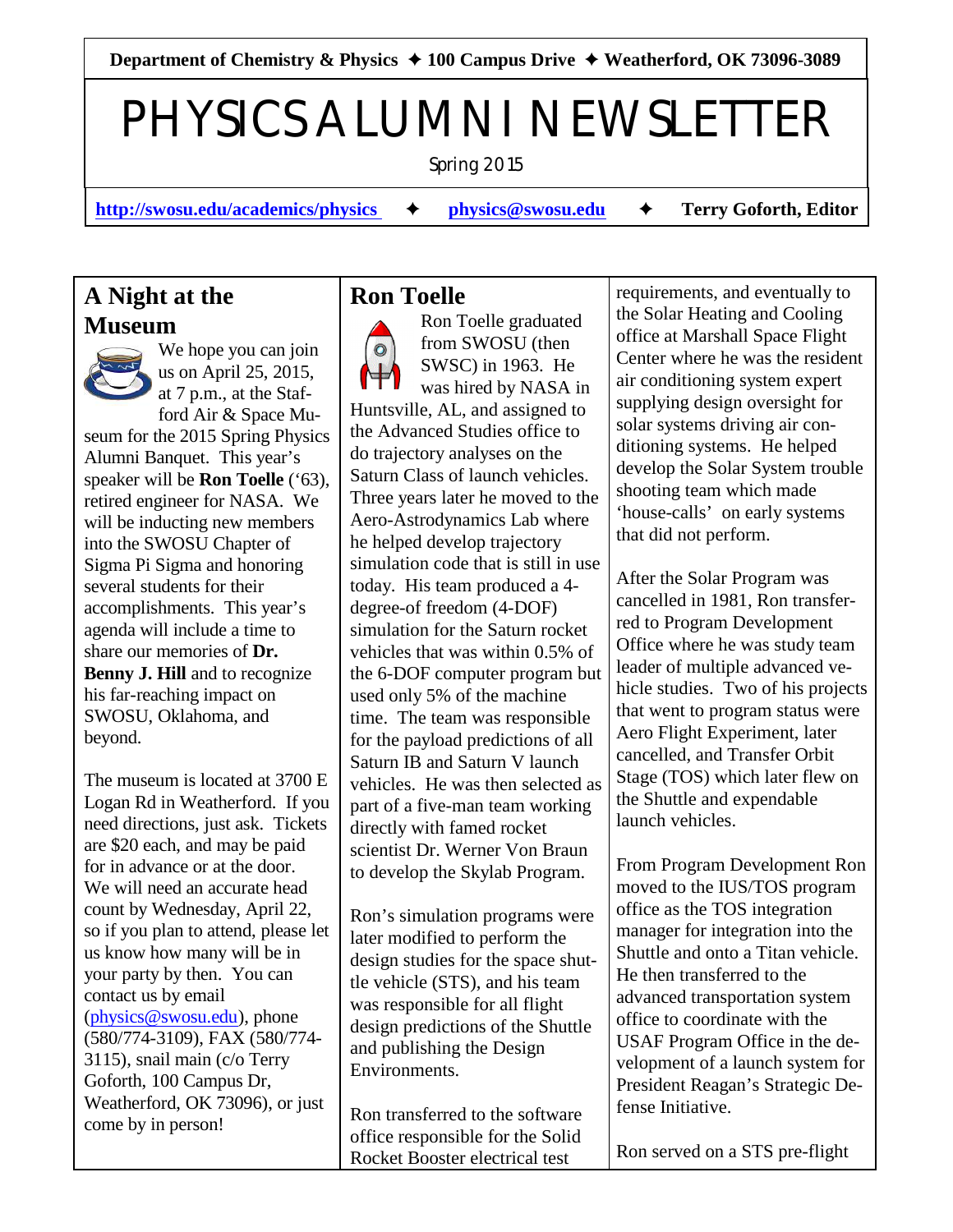work package evaluation team to recommend ways to streamline the pre-launch activities to reduce cost. He was assigned as Chief Engineer for a small project to develop a magnetic levitated experiment to fly on the Shuttle to simulate microgravity. This was accomplished in four months, two weeks and one day. The flight experiment exceeded expectations, and due to the short development time, only consumed 60% of the allotted budget. Ron's final assignment before retiring from NASA was as Chief Engineer of a Solar Powered Propulsion experiment.

Ron consulted for the next ten years specializing in development of collapsible Polyimid structures for space applications. The final hardware he helped design is a ten foot square solar concentrating Solar Reflector to be used in a Solar Power application. This hardware only weighs three pounds.

Ron now spends time working on his antique car collection.

#### **Pi Day**

March 14 is Albert Einstein's birthday. Fittingly, it is also "Pi Day" (3.14) The day is even more special this year because Pi Day fall on 3-14-15 (3.1415). Be sure to pause at 9:26 am (or more precisely 9:26:54 am) in honor of Pi (3.141592654). Sure, it's irrational, but what's

wrong with a little geeky fun. And to prepare you for your Pi Day celebrations, we've interspersed a few Pi facts and some Pi jokes. (Some are real groaners.) Enjoy!

*Using computers, Pi has been calculated to over 1 trillion digits.*

#### **Fun at the Lake**

The annual Physics Shish-kebab will be on May 2, 2015, at Crowder Lake. We'll be serving food around 6 p.m., but we'd love to have you come out earlier to visit and to take in the many activities available at the lake, including canoeing, fishing, hiking, watching nature, and just taking in some gorgeous western Oklahoma scenery. All the delicious food you remember, plus the induction of new Physics Club officers (with improvised oaths) and the "other awards" that weren't presented at the banquet will bring back memories. No reservations required, but if you let us know you're coming it will help us plan accordingly. We hope to see you there!



## **Physics and Engineering Club Officers**

President: Luke Kraft Vice-President: Connor Holland Secretary: Paul Woods Treasurer: Brian Koehn Sponsor: Dr. Wayne Trail

#### **Our New Scholars**



The 2014 graduating class was a bumper crop for Physics Engineering. Six

students completed the requirements for their degrees and joined " the company of scholars." Congratulations to **Ismail Assouroko** (Benin), **Steven Doughty** (Yukon), **Dylan Frizzell** (Mtn View), **Tyler Overton** (Cordell), **Justin Pollmiller** (Littleton, CO), and **Yimfor Yimfor** (Cameroon)!

*What do you get when you take the sun and divide its circumference by its diameter?…Pi in the sky.*

## **Kebabs al Fresco**



Oklahoma served  $\overline{\mathbf{X}}$  up a pleasant May evening for the

2014 Shish-kebab at Crowder Lake. Students, faculty, administrators, and family came together for the final Physics Club activity of the academic year in a setting surrounded by the beauty of western Oklahoma. As always, the food was scrumptious, the conversation was stimulating, and the new Physics Club officers and a new sponsor were sworn in with one hand on a copy of Tipler's *Physics* (of course)! All-in-all, it's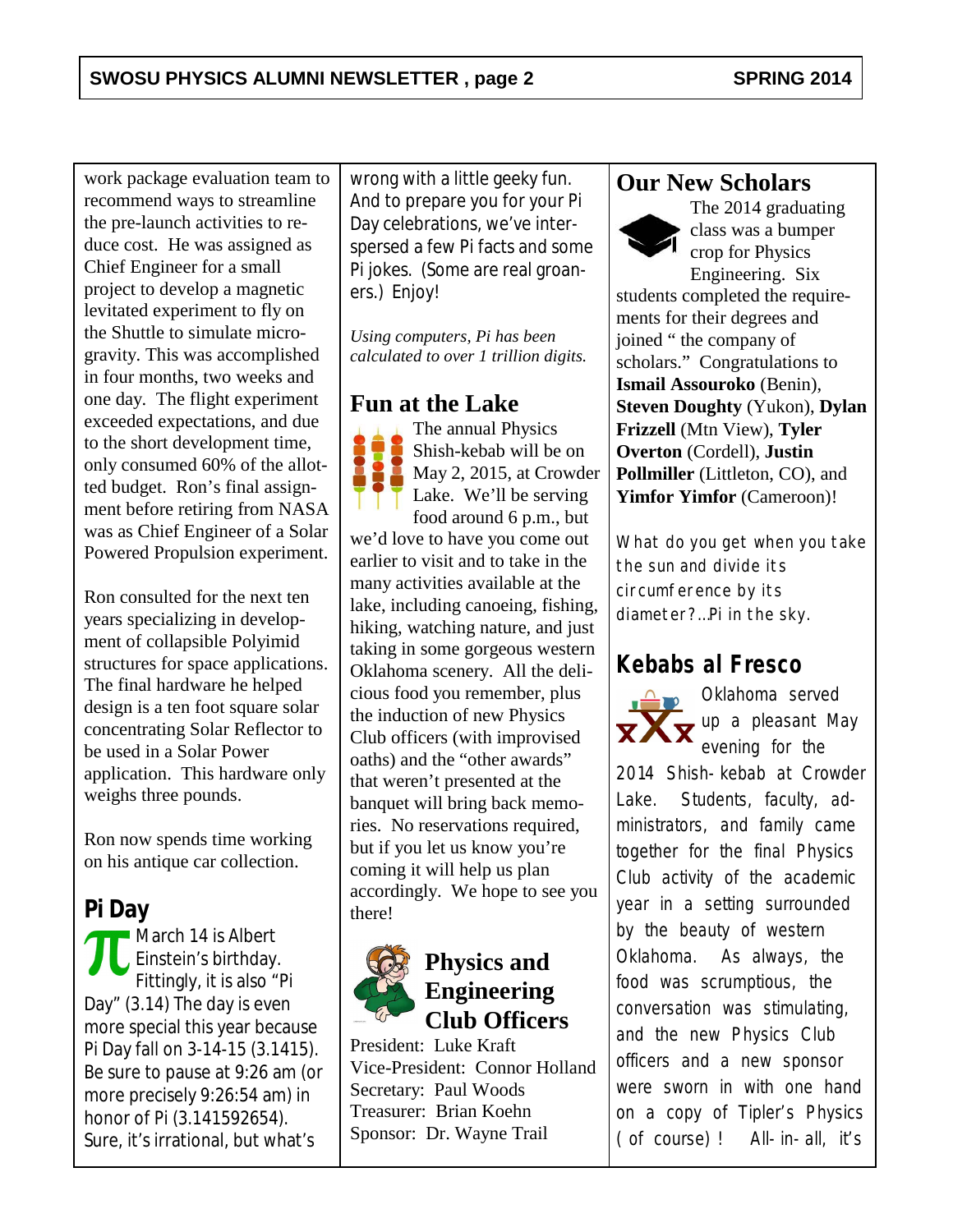hard to come up with a better way to spend an evening.

## **Dining in Style**



The 2014 Physics Alumni Banquet convened on April 5, 2014, at the Stafford Air

and Space Museum (a new venue for us). Attendees were allowed to wander through the museum where they could take in a fantastic array of displays on air and space, including the life of General Thomas P. Stafford and a display featuring the contributions of SWOSU physics graduates to NASA's Mission Control for the Mercury, Gemini, and Apollo programs through the 1960's and 1970's.

After a well-prepared meal catered by SWOSU's Food Services, two new Sigma Pi Sigma members were inducted: **Connor Holland** (So, Duncan) and **Wil Markus** (Sr, Kingfisher). **Paul Woods** (Fr, Weatherford) was recognized as the *Outstanding New Physics Club Member*, and **Connor Holland** was named the *Outstanding Midclassman in Physics*. For the second year in a row, there was a three-way tie for the *J.R. Pratt Award for the Outstanding Student in Physics*. The 2014 honorees were **Dylan**

**Frizzell** (Sr, Mtn View), **Tyler Overton** (Sr, Cordell), and **Luke Kraft** (Jr, Hooker). Physics was once again wellrepresented in the *Who's Who* Awards. Engineering Physics major **Yimfor Yimfor** (Sr, Camaroon) and Physics minor **Wil Markus** were recipients for 2014. Seniors **Dylan Frizzell** and **Tyler Overton** were awarded medallions to wear during convocation in recognition for *Graduating with Honors*. The awards part of the program culminated with the presentation of several scholarships. These will be detailed below.

2013 was celebrated as a literary year for SWOSU Physics. **Dr. Ray Jones'** book, *Relativity Revealed: A Concrete Approach You Can Understand* was published posthumously thanks to the efforts of **Dr. Stan Robertson** and **Dr. Jill Jones**. This text, intended for the layman, arose out of the seminar series presented by Dr. Jones, and is available for purchase from Amazon. All proceeds from sales of the book go to the Ray C. Jones Scholarship fund at SWOSU. Also completed in 2013 was **Dr. Benny Hill's** book, *A History of the Physics Department* which detailed the growth of the SWOSU Physics Department under Mr. J.R. Pratt and Dr. Benny Hill's leadership and recognizes the accomplishments and contributions of the many graduates from the department during those years.

The evening was topped off by a talk by alumnus **Eric Brown** ('96). Eric is an independent consultant in information and marketing technology and data and predictive analysis. He shared some of his experiences in using social media such as twitter to track and analyze stock market trends and for making investment decisions.

*What is the official animal of Pi Day?… the Pi – thon!*

# **A Hand Up**



Each spring, we have  $\leq$  the opportunity to make a real difference in the educa-

tional lives of some of our students in the form of financial support. The scholarships we present are for the next academic year, and help offset the steadily growing expense of pursuing a college degree. At the Spring 2014 Banquet, we were able to provide assistance to five deserving students. The *Arthur McClelland Memorial Scholarship* for \$250 was given to **Anthony Braden** (Fr, Cleveland). The *Chesapeake Scholarship* for \$1,000, which is supported by Chesapeake Energy, was presented to **Amy Fields** (Jr,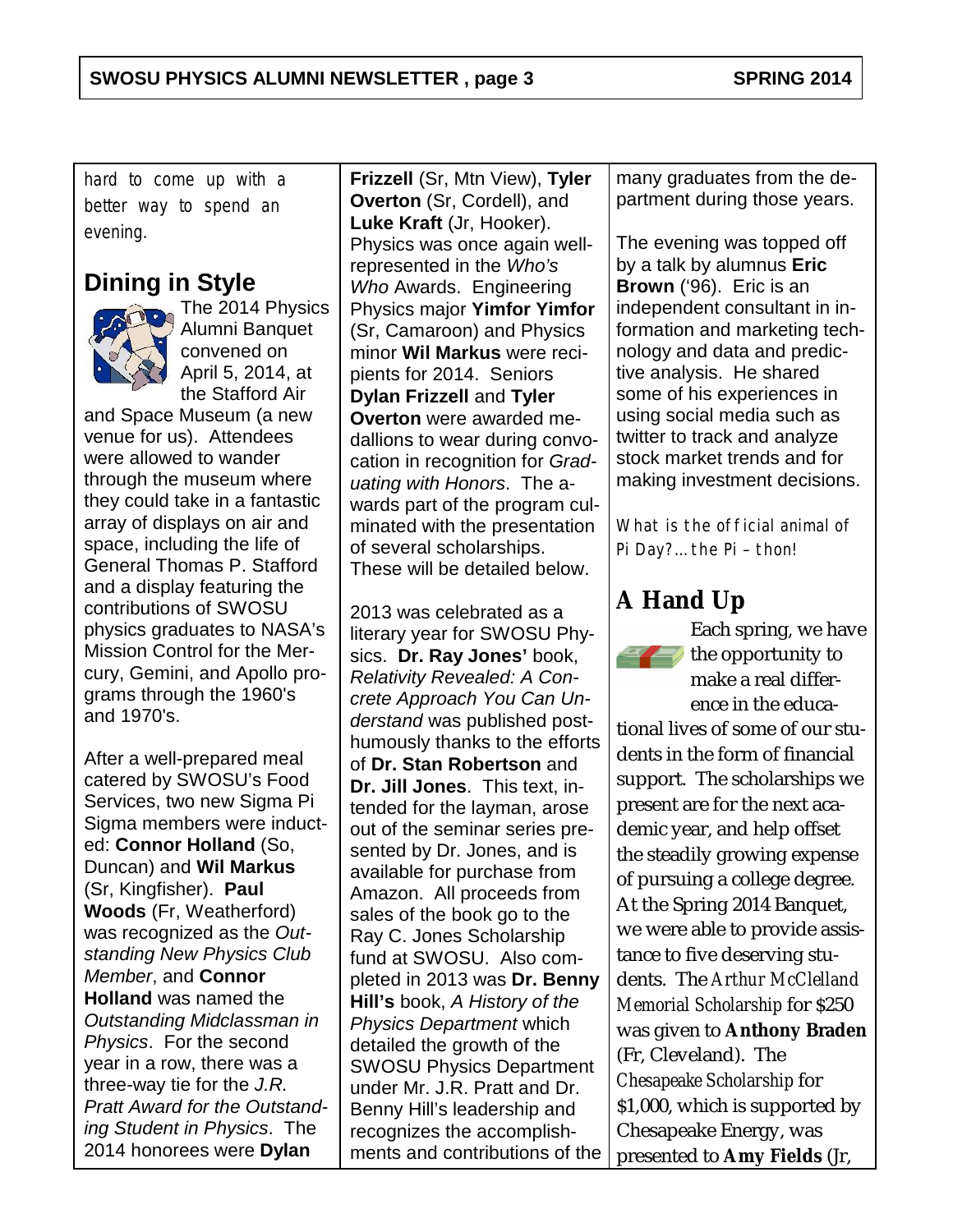Seiling). **Connor Holland** (So, Duncan) received the \$1,000 *Ray C. Jones Scholarship*, and **John Paul Woods** (Fr, Weatherford) received the inaugural *Benny J. Hill Scholarship* for \$1,000. Receiving the *JR Pratt Scholarship* in the amount of \$1,500 was **Luke Kraft** (Jr, Hooker).

*The symbol for Pi was first used in 1706 by William Jones, but was not popular until after it was adopted by Swiss mathematician Leonhard Euler in 1737.*

# **Much Needed, Much Appreciated**



Earning a degree in Engineering Physics  $\left( \right)$  is fun, challenging,  $\rightarrow$  and stimulating, but it's no walk in the

park. Success requires dedication and long hours of study. Pursuing this degree is a full-time task. But dwindling support from the state has driven the cost of obtaining an education higher and higher each year. This year, the estimated cost of attending SWOSU including tuition, fees, books, room, and board for one year was over \$12,000. Add the cost of living over the summer and other necessities like clothing and you see that even working full-time with no vaca-

tions at minimum wage, it is impossible to pay for college without incurring debt or receiving financial assistance. Gone are the days when you could work your way through college.

Most, but not all, students receive some support from families, grants, and other scholarships, but let's face it, every little bit helps. Through your generosity, we are able to provide some assistance. Every \$1,000 scholarship we hand out translates to an additional 150+ hours of study time for the recipient. That's over five hours per week over the course of the academic year! And that can be the difference in a letter grade in one or more courses.

Your support is vital. Whether \$10 or \$10,000, your donation will go to a good cause. Scholarship recipients must be majoring in physics and making active progress toward their degree as a full-time student. Academic standing and financial needs are both considered. Some scholarships have additional requirements (such as Oklahoma resident, etc.) You can check out the options and even donate online by going to [http://www.swosu.edu/alum-f](http://www.swosu.edu/alum-foun/foundation/scholarship/physics.aspx) [oun/foundation/scholarship/p](http://www.swosu.edu/alum-foun/foundation/scholarship/physics.aspx) [hysics.aspx](http://www.swosu.edu/alum-foun/foundation/scholarship/physics.aspx). Remember, all donation are 100% taxdeductible, and don't forget to check with your employer or other organizations about matching grants which can double the impact. If you have any questions about the scholarships or how to give, don't hesitate to contact us at [physics@swosu.edu](mailto:%20physics@swosu.edu) or call Dr. Terry Goforth at 580-774- 3109.

*In Alaska, where it gets very cold, Pi is only 3.00. As you know, everything shrinks in the cold. They call it "Eskimo Pi."*

## Changing of the Guard



After ten years as sponsor of the Physics Club, Dr. Tony Stein is passing the mantle of leadership to Dr.

Wayne Trail. Dr. Trail took the reins last fall and is quickly learning the importance of snacks (and plenty of them) for a successful meeting. The club continues its impressive list of activities and service, as detailed below.

*Larry Shaw created Pi Day in 1989. The holiday was celebrated at the San Francisco Exploratorium, with staff and public marching around one of its circular spaces, then consuming fruit pies. The Exploratorium continues to hold Pi Day celebrations.*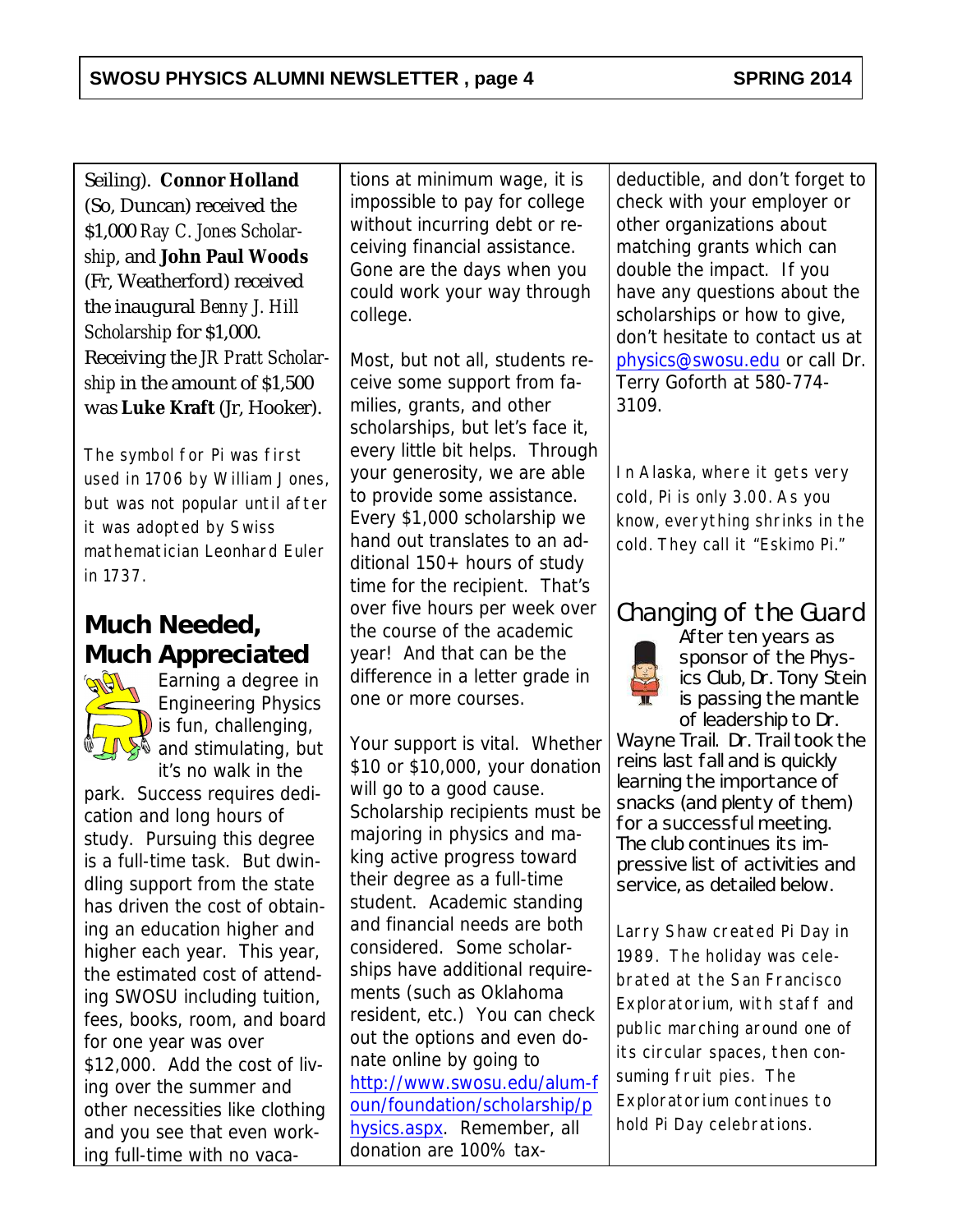## **Physics Club Activities**

*by Wayne Trail*



I have had a fun (half) year as the new

Physics Club faculty sponsor. Taking over for **Dr. Stein** (who had been faculty sponsor for about ten years—thank you Dr. Stein!!) was a lot easier than I thought because Dr. Stein has been helping (I don't think he has missed a meeting) and because the club members make things pretty easy for the sponsor. We had a great get-toknow-you opening barbecue with food, fun, Frisbees, and physics at the start of the semester.

At our first fall meeting we decided to use the club meetings to work through and understand all the demonstrations we use in Physics Day. Physics Day is a day in which we invite physics classes from high schools all over western Oklahoma to come for a day of physics demonstrations and a talk about the advantages of a career in physics and engineering. Some of the demonstrations are: *Shoot the Monkey* (vertical and horizontal components of motion are independent for projectiles)*, The Van de Graaff Generator* (high voltage DC)*, Sound Baffles* (how sound systems produce low frequency sounds—one of my favorites), *Liquid Nitrogen, The Tesla Coil* (high voltage AC)*, The Cloud Chamber* (a way to "view" radioactive decay)*,*

*Polarized Light and Strain* (some materials polarize light when they are under stress)*, Electromagnetic Induction* (inducing currents with changing magnetic fields) *, Pop the Can* (a heated empty pop-can can be made to collapse when placed in cold water), *Vacuum Chamber, The Angular Momentum Chair, Chladni Figures* (a vibrating plate with a frequency control and some sand) and more. We worked through these one at a time over several meetings discussing the relevant physics and enjoying the sometimes hilarious results.

Over the last calendar year we have carried out several small explorations:

\*We studied what happens when a long thin beaded chain in a beaker (or any open container) is pulled out by one end and allowed to fall to the ground. It turns out then chain will pull itself out of the beaker and (here is the weird part) will do so without contacting the lip of the beaker as it leaves.

\*We attempted to build pop-can Stirling engines. There are numerous recipes for this on the Web and we did not finish ours. but we intend to return to them. \*We explored flight: By making small adjustments to the shape of the paper or balsa and observing the consequences of those changes to the flight of the plane, you can learn a lot about how the flight surfaces work, and how to make a better-flying airplane.

\*We studied boomerangs: We made working boomerangs out of card stock and cardboard and flew them in a classroom. A boomerang works off the principles of lift and conservation of angular momentum. We had a fun day making boomerangs of various shapes, and also throwing some commercial ones outdoors. A few of us have gone "throwing" since then.

\*We spent an (extremely cold) evening at the SWOSU Observatory in which we saw a variety of celestial objects including Jupiter, Venus, the Orion Nebula, and the Crab Nebula.

\*At our next meeting we will explore air resistance by dropping various sized inflatable balls (small beach-balls) in view of a camera. We will compare our results to Stokes' law .

 $F_a = 6\pi\eta r v$ 

We have a great group of students in Physics Club carrying forward the tradition.

## **Dr. Benny Hill–In Memory**



Dr. Benny Joe Hill was born on Feb 20, 1935, on the family farm east of Cordell, to Floyd

Hill and Eithel (Weir) Hill and passed away on July 20, 2014, in Sante Fe, NM. When Benny was five, his father bought a farm and moved the family four miles south of Rocky. Not long after, at the tail end of the Great Depression, he took the family to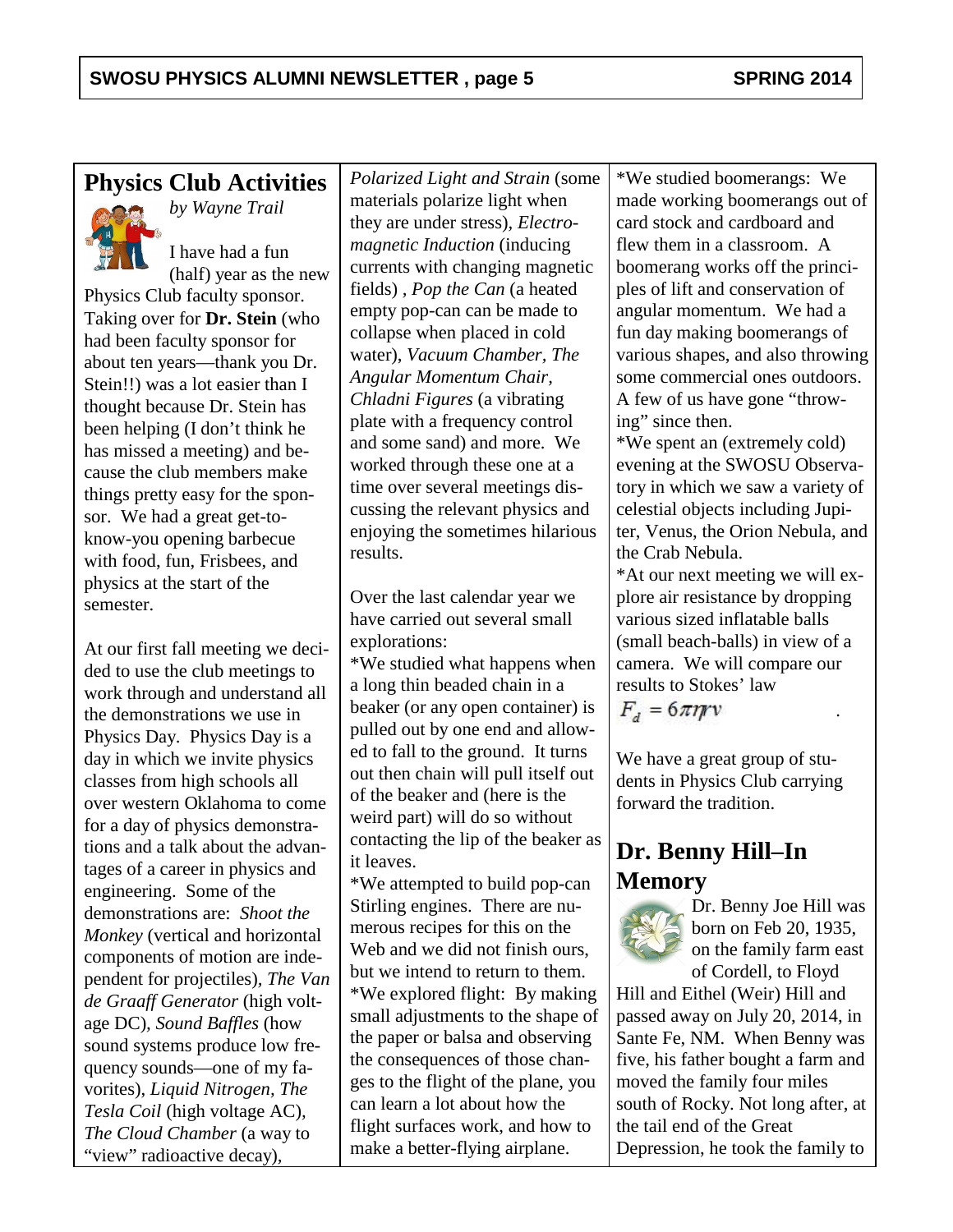Tennessee, where Benny's father found carpenter work in Chattanooga. They then moved to Knoxville, where Floyd worked on a huge building in the valley west of town. They later found out he had helped to build Oak Ridge National Laboratory.

In 1944, Benny's family moved back to Cordell to stay. Benny attended Rocky schools, where he participated in baseball, FFA, and was among the outstanding basketball players to come out of Rocky. He graduated from Rocky High School in 1953. Days before graduation, on May 1, 1953, Benny married his high school sweetheart, Jolando (Jo) Gayle (Deeds), in Cordell. For the first year of their marriage, they lived in a small apartment above the Rocky State Bank while Jo finished high school, and Benny commuted to Southwestern State College in Weatherford. They moved to Weatherford the next year and lived on campus until Benny graduated Magna Cum Laude in January of 1957 with a degree in Physics.

Benny soon began working at Los Alamos Scientific Laboratory in New Mexico, where he worked with a theoretical physics group as a Research Assistant. He worked there until 1959. While working at Los Alamos, Benny continued his education through the University of New Mexico, earning an M.S. in Physics. Sons Kevin, Kelly

and Kent were all born in New Mexico. Benny returned to Southwestern in 1964 as the chair of the Physics department. Minus some time to complete his PhD at Texas A&M University in 1969, Benny served as the chair until his retirement in 1990. Daughter Kristi was born in Weatherford.

After retiring from teaching, he began working for BDM in Albuquerque, NM. He was there until retiring in 2003. While at BDM, he worked mainly for the U.S. Department of Defense on highly classified and high security projects.

Benny was honored as a SWOSU Distinguished Alumnus in 2006. He wrote and published a book in 2013 about the history of the SWOSU Physics department and the contributions of its graduates, many of whom have played vital roles in government, industry, space programs and defense.

Benny enjoyed traveling, painting, working on family genealogy and spending time with family and friends. Benny is survived by his wife of 61 years, Jo, of Weatherford, sons Kevin Hill and wife Donna of Amarillo, TX, Kelly Hill and wife Tina of Yukon, Kent Hill and wife Kristy of Murphy, TX, daughter Kristi Hill of Weatherford, grandchildren Becca Sullivan and husband Zach; Kylie Hill and fiancé Chad Sanders, Katelyn Hill, Abby Hill and Ben Hill, and

one great-granddaughter, Sydnee Sullivan. He was preceded in death by his parents, brothers Danny Hill and Gary Hill and great-grandson Aiden Sullivan. In lieu of flowers, the family asks memorials be made to the **Benny J. Hill Scholarship** fund at SWOSU. Contributions may be made on-line here: [https://swosu.site-](https://swosu.site-ym.com/donations/donate.asp?id=3076)

[ym.com/donations/donate.asp?id](https://swosu.site-ym.com/donations/donate.asp?id=3076)  $=3076$ 

*What do you get if you divide the circumference of a bowl of ice cream by its diameter?… Pi a'la mode.*

## **It's All Relative**



*by Stan Robertson* In both 1984 and 2003, **Dr. Ray Jones**, presented a series of public lec-

tures on the special theory of relativity. Those of you who were so unfortunate as to have missed these excellent and entertaining presentations can now see what you missed. Dr. Jones' book, *Relativity Revealed: A Concrete Approach You Can Understand!* is now available at [http://www.amazon.com/dp](http://www.amazon.com/dp/1497522110) [/1497522110](http://www.amazon.com/dp/1497522110).

Many of you will remember Dr. Jones as a superb teacher and a friend. Few people have ever been as gifted for providing clear and memorable explanations of physical phenomena. His book offers a new chance to experience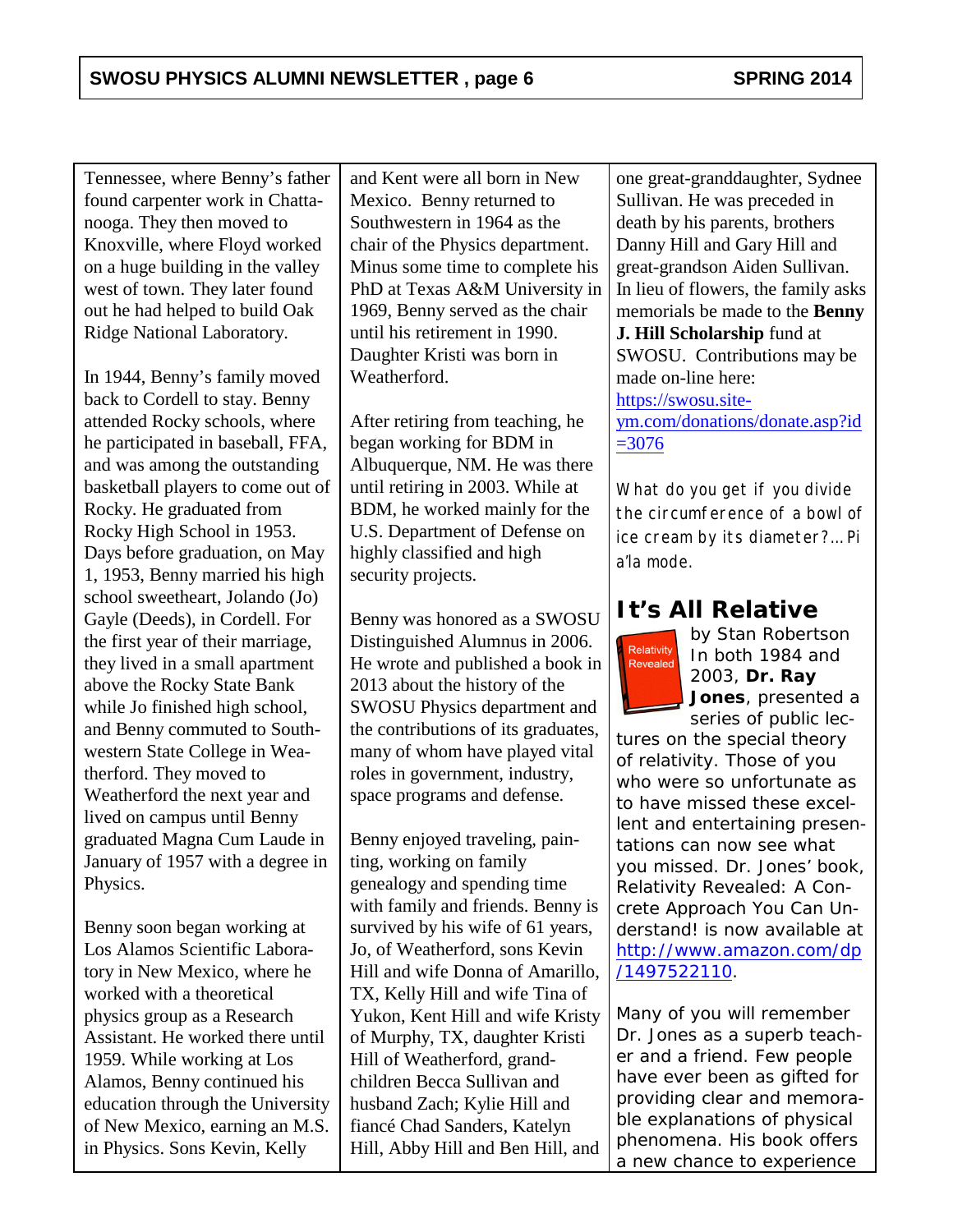a clear explanation of a fascinating subject. All proceeds from the sale of the book will be contributed to the **Ray Jones Physics Scholarship** fund. In addition, other contributions would be welcome here: [https://swosu.site](https://swosu.site-ym.com/donations/donate.asp?id=10327)[ym.com/donations/donate.a](https://swosu.site-ym.com/donations/donate.asp?id=10327) [sp?id=10327](https://swosu.site-ym.com/donations/donate.asp?id=10327)

# *SSMA*

*by Brian Campbell*



*SWOSU hosted the Summer Science and Mathematics Academy (SSMA), a summer academy designed to give 25 high school juniors and seniors a two-week experience in STEM (science, technology, engineering, and*

*Last summer,*

*mathematics), with rigorous content across the disciplines. This program is designed to motivate students towards pursuing higher education and careers in STEM disciplines.* 

*Participants engaged in DNA sampling, and subsequent analysis through electrophoresis, and received instruction in basic and molecular genetics in the Biological Sciences. Chemistry instruction included introductory qualitative and quantitative analysis,*

*and identification of food dyes and food/drink components. Skills in utilizing instrumentation were developed in the context of investigations (distillation apparatus, gas and column chromatography, UV-VIS, FT-IR Spectrometer, Spec 20+, atomic absorption spectrophotometer, NMR, IR Mass Spectrometer). Physics and Engineering addressed the use of technology to support mathematics and scientific endeavors, while stimulating creativity in participants. Participants built and programmed LEGO robots to complete specific tasks. Mathematics focused on problem-solving techniques with particular emphasis on organization and interpretation of numerical data. Topics included coding theory, problem solving, linear programming, probability, network theory, and geometric proof. One main idea incorporated throughout all mathematics instruction was the use of mathematics in the organization and analysis of experimental data in order to support or refute hypotheses. Through the construction of scale models, Planetary Science investigated activities involving the*

*Earth and its size and place in the Solar System and Geologic Time.*

*Campers are encouraged to be well-rounded, so extracurricular activities are part of the experience. Swimming, snorkeling, scuba diving, rappelling, volleyball, table tennis, health and fitness training, and weight training demonstrate the influence of a healthy body on an heathy and productive mind. Social engagement and comaraderie are emphasized beginning with a get-acquainted cookout for the participants, parents, faculty and staff on the first day with where games are used to help them learn names, and later at the "Ropes Confidence Course" (both low and high elements) located at Crowder Lake, and with periodic socials with the staff. Daily recreational time also provided opportunities to watch movies or play cards and video games in a social setting. Homework was often an evening social activity which they not only enjoyed, but looked forward to attacking.*

*The final social event of SSMA was the Participant*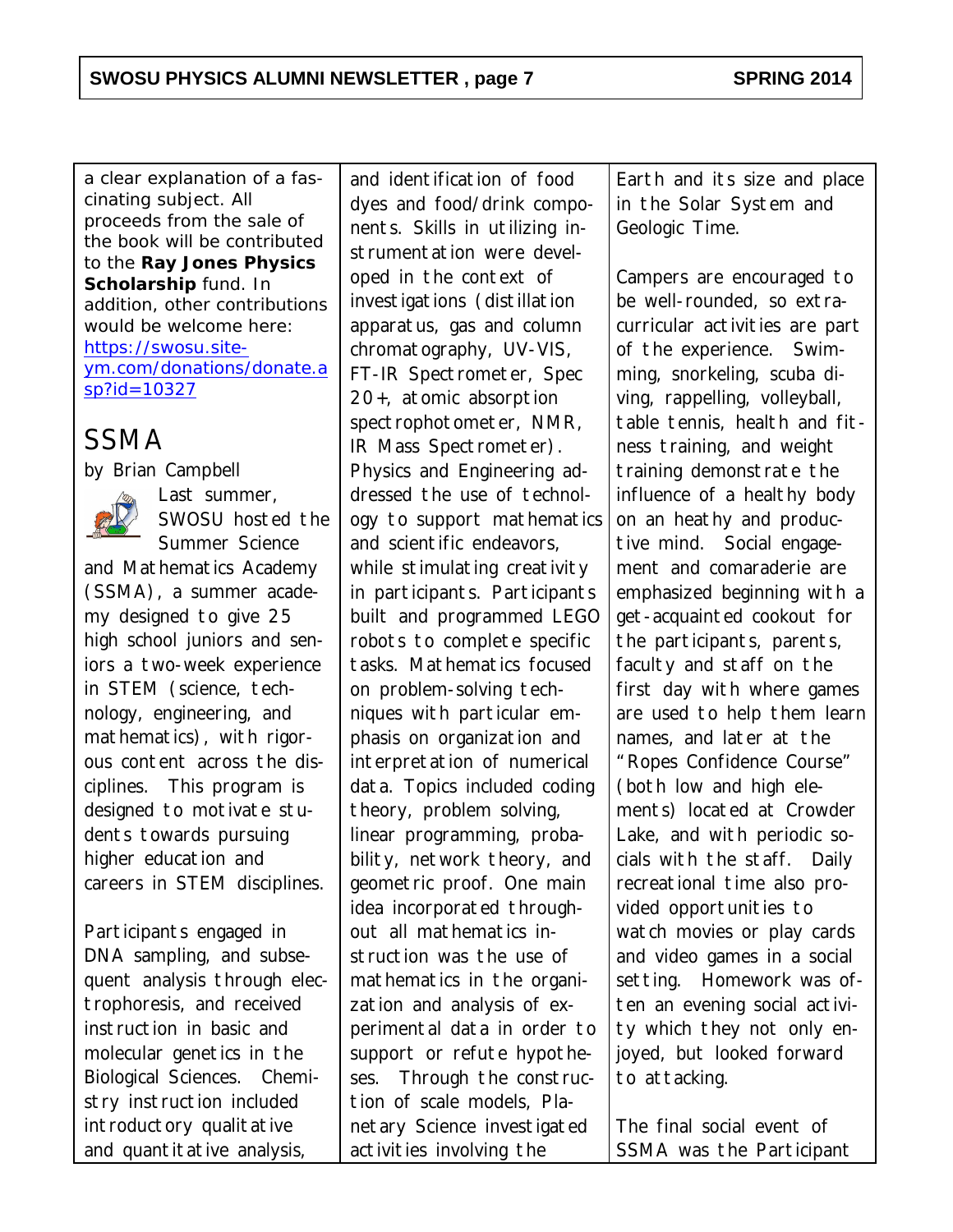*Recognition Awards Banquet in which the participants were recognized for their achievements. Parents and siblings were invited to attend this event.*

*SWOSU will again host the SSMA this June. The SSMA is free (funded by the Oklahoma Regents for Higher Ed). For more information, contact academy director [Dr. Brian](mailto:%20brian.campbell@swosu.edu) [Campbell](mailto:%20brian.campbell@swosu.edu).*

*What do you get when you cut a jack o'lantern by its diameter?… Pumpkin Pi!*

#### **Tech Trek**



Tech Trek is a weeklong math and science camp designed to create interest, excitement, and self-confi-

dence in young women entering the eighth grade. This camp is a partnership between Southwestern Oklahoma State University (SWOSU) and the American Association of University Women (AAUW). The SWOSU chapter of AAUW held its second Tech Trek camp July 13-19, 2014. **Dr. Goforth** and Weatherford Middle School math teacher Amber Morlan cotaught a core course in math and physics, guiding a dozen aspiring scientists through several experiments with motion, temperature, and solar system astronomy and showed them how to

analyze their data using rates, proportions and graphs. **Dr. Trail** conducted an afternoon robotics sessions for the entire group–some four dozen girls. The campers learned to program Legos robots to do specific assigned tasks in an exciting three-hour session.

#### **Honors College**



*by Brian Campbell* SWOSU is proud to announce the inauguration of the SWOSU

Honors Program. This new initiative will provide students with opportunities to develop their intellectual potential to the fullest using enriching curricular and cocurricular educational experiences. By cultivating academic excellence and forming a community of scholars sensitive to socioeconomic, educational, and environmental challenges, the program builds from and enhances the mission of SWOSU "to provide education, research, scholarly, and creative activities, and service in an intellectually stimulating and nurturing learning environment." Students must have a minimum 28 ACT or 1250 SAT score, and rank in the top 10% of their high school class or have a minimum of a 3.5 GPA to qualify. The Director of the Honors College is **Dr. Brian Campbell**. More information is available at [www.](http://www.swosu.edu/academics/honors) [swosu.edu/academics/honors](http://www.swosu.edu/academics/honors).

*The worst thing about getting hit in the face with Pi is that it never ends.*

#### **Out of the Darkness** *by Stan Robertson*



Perhaps you have heard that astronomers now believe that 96% of the

stuff of the universe consists of some mysterious "dark energy" and a lot of "non-baryonic dark matter" (not protons, neutrons and electrons). You may have also heard that the expansion of the universe is accelerating and that the "dark energy" is the cause. As for the dark matter, it seems to be needed to provide strong enough gravity to cause galaxies to coalesce quickly enough in the early universe. The current consensus of astrophysicists is that the universe consists of 73% dark energy, 23% non-baryonic dark matter and about 4% ordinary matter, of which less than 1% emits light.

In arriving at these results, astrophysicists resurrected what Einstein considered to be his greatest blunder. Einstein's first attempt to explain the cosmos was based on the assumption that the universe was static, but his equations produced models of the cosmos that would expand or contract instead. To make it remain static, he added a term known as a "cosmological constant". Believing the universe to be static, he missed the chance to predict the expansion that was discovered later. In its pre-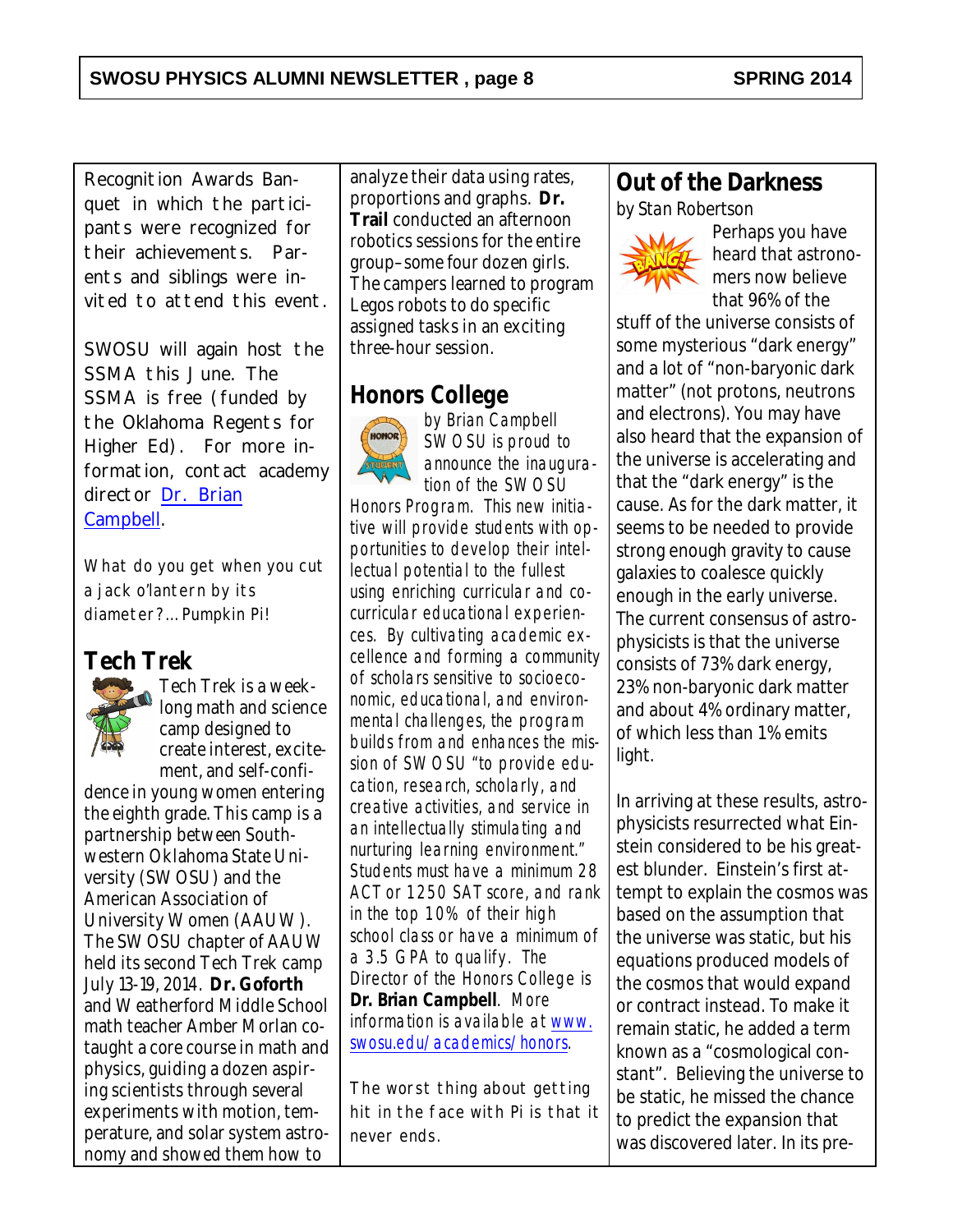sent incarnation, the cosmological constant represents a constant, uniform energy that fills the universe. Because it remains constant, while the density of matter decreases as the universe expands, it is believed that a time was reached in which the effect of the constant energy became stronger than the gravitational attraction of mass and the universe expansion began to accelerate.

But there are large problems with the cosmological constant idea. First, we have no idea what this "dark energy" might be; second, the fact that the acceleration switched on at a time when the dark energy and dark matter effects were of similar magnitude is known as the "coincidence problem". Even worse than the coincidence problem, the cosmological constant is much, much too small. It is known from quantum electrodynamics that the vacuum of space is a cauldron of virtual quantum particles. According to quantum theory there ought to be an energy density that is about  $10^{120}$  times larger than the one that is currently needed by the astrophysicists. This is the largest known discrepancy between theoretical estimate and observational constraint in all of physics, and it convinces many people that the "cosmological constant problem" is one of the most important unsolved problems today.

Fortunately, there is an easy way out of the cosmological constant problem and that is to drop the cosmological constant and instead modify Einstein's equation by the addition of a term representing gravitational field energy density. Like the cosmological constant, this would be a negative energy density, (otherwise gravity would be self-generating) but variable rather than constant and automatically small due to the weakness of gravitational forces and fields. Einstein had deliberately excluded gravitational field energy for two reasons: first, he could not get the mathematics to work out, and second, he wanted to explain gravity as an effect of spacetime curvature alone. The mathematical problem was worked out in 1971 by Huseyin Yilmaz. Yilmaz' gravitational field energy term accounts for all of the presently known observational data, but requires neither dark energy nor dark matter. If non-baryonic dark matter exists, it might contribute to the density of mass implied by the Yilmaz theory, but finding it would be an empirical matter rather than an exercise of faith in Einstein's selfdescribed blunder. Even better from my point of view, the Yilmaz correction eliminates the occurrence of event horizons. I recently submitted a paper with the details of how it works to an

astrophysical journal where it is under review. Some additional detail can be found here: [https://www.dropbox.com/s/4h](https://www.dropbox.com/s/4hmt2nwt682rgid/Out%20of%20the%20Darkness.pdf?dl=0) [mt2nwt682rgid/Out%20of%20th](https://www.dropbox.com/s/4hmt2nwt682rgid/Out%20of%20the%20Darkness.pdf?dl=0) [e%20Darkness.pdf?dl=0](https://www.dropbox.com/s/4hmt2nwt682rgid/Out%20of%20the%20Darkness.pdf?dl=0)

*On March 12, 2009, the US House of Representatives passed a non-binding resolution recognizing March 14, 2009, as National Pi Day.*

## **Alumni News**



This is the part of the newsletter that is written by YOU. We love hearing about your work and activities,

and we hope you enjoy hearing about your friends and classmates as well.

**Tyler Overton** ('14) is employed at Texas Instruments and works in RFAB, a fully automated fab (there are no tool/machine operators), which produces analog devices, mainly LBC7. Each wafer has thousands of devices on it. Tyler is the "owner" of 2-3 processes in the production of 12'' semiconductor wafers, which means he takes ultimate responsibility for what happens on these machines. ( Usually one process requires between 5 and 10 machines or tools.) He must reduce defects and make the process more efficient, so he deals a lot with automation issues. He doesn't necessarily have to write code, but does manipulate the infrastructure that is already in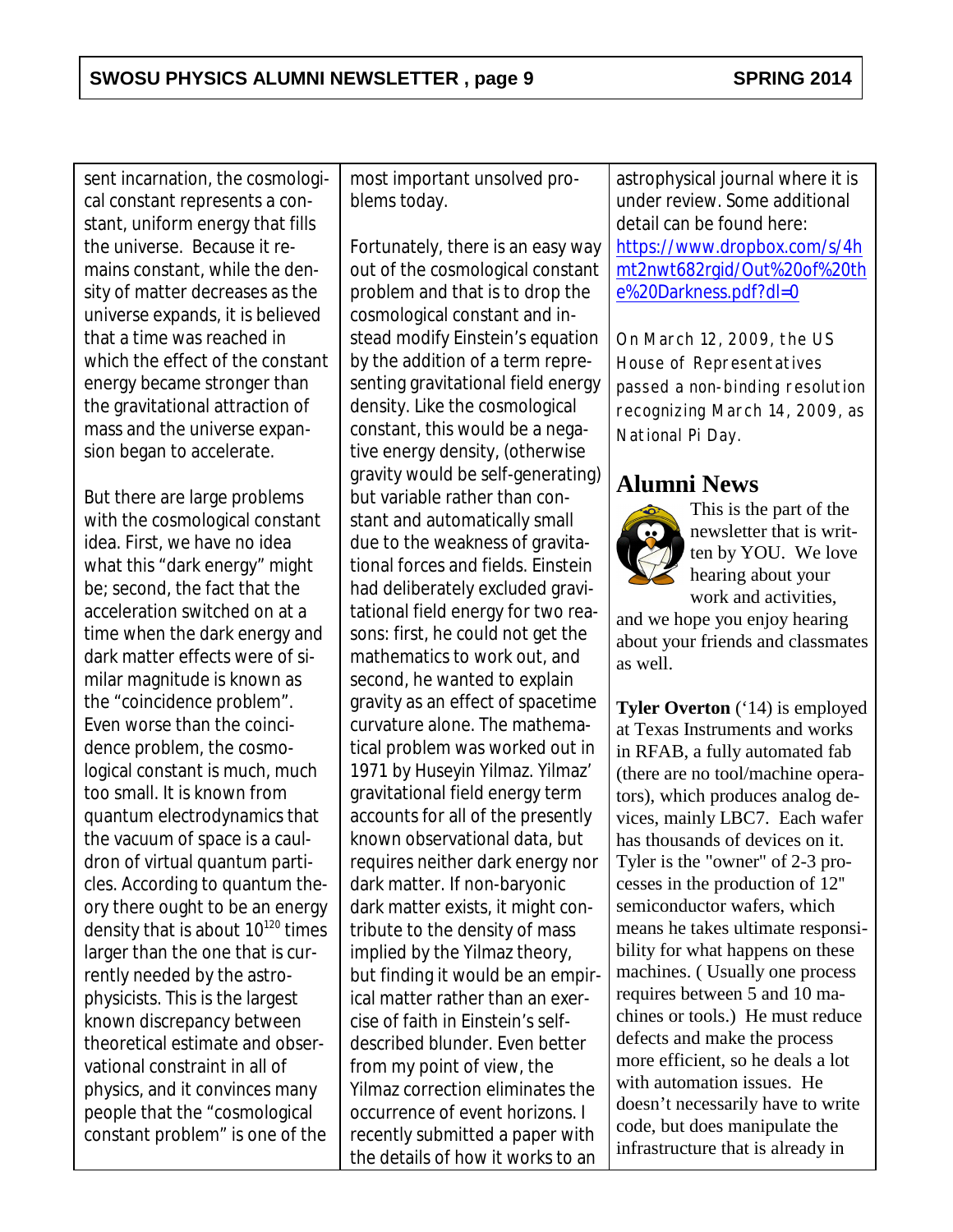place, and makes the processes leaner by using basic experimental techniques along with data collection programs and knowledge of statistics to make decisions.

**Lucas Weber** ('04) is still in the navy (at his last stop), working in Norfolk, VA, for the Navy Operational Test Agency, **COMOPTEVFOR** (Commander, Operational Test and Evaluation Force). He's been teaching Design of Experiments, and learning that Operational Testing for the navy has many interesting challenges that lab testing never has to face, such as having testing dates moved up in priority over the needs of the navy. Between that and the multitude of PowerPoint presentations, he's still enjoying his work, but is looking forward to a civilian career where he can put his navy nuclear training to work.

**Stephen Russell** ('99) has just started a new job at Tinker Air Force Base in OKC.

*Come to the nerd side. We have pi.*

**Dylan Frizzell** ('14) is in graduate school at the University of Oklahoma studying physics. He's loving the challenge and the chance to pursue topics of great interest and studying hard to pass all the qualifying exams.

**Eric Brown** ('95) was recognized by The Enterprisers Project as one of 20 twitter feeds that CIO's should follow and featured in an article "Data should present more questions than answers" at Microsoft for Work. While unconfirmed, we believe that the exposure he got addressing the SWOSU Physics Alumni Banquet last year brought him to the attention of these nationally significant organizations! Way to go, Eric!

**Bhaskar Basnet** ('07) has a new role at Halliburton. He is know a Technical Sales Advisor, providing technical support on zonal isolation to the Engineers as well as the Sales Group in OKC.

*Akira Harguchi from Japan is able to recite the number Pi from memory to 83,431 places and holds the world record.*

**Jerry Brace** ('80) spent half of 2014 traveling in a new motorcoach with his wife, during which he visited a half dozen presidential libraries. He is now working as a consultant in the DC area.

**Patrick Heys** ('89) is now a Technical Team Leader for Plumchoice, Inc., and has moved from west Texas to the Olympic Peninsula in Washington. We feel your pain, Pat!

**Cal Humphrey** ('12) is now employed by Sandridge in OKC. He surely had an inside track, since one of his interviewers was none other than our own **Ross Giblet**! Congratulations, Cal! (And good hire, Ross!)

**Stephen Duerr** ('11) has a new job with Kiwash Electric and a new baby, although we don't think one has anything to do with the other. But, congratulations on both accounts, Stephen!

**Darrel Bose** ('70) retired from ARCO in 2001, and has retired to the Kitsap Peninsula west of Seattle, WA. We're sure that it's rough putting up with the mild summers and winters!

*There once was a girl who loved Pi. I never could quite fathom why. To me just a number, To her it's a wonder, Its beauty revealed by and by.*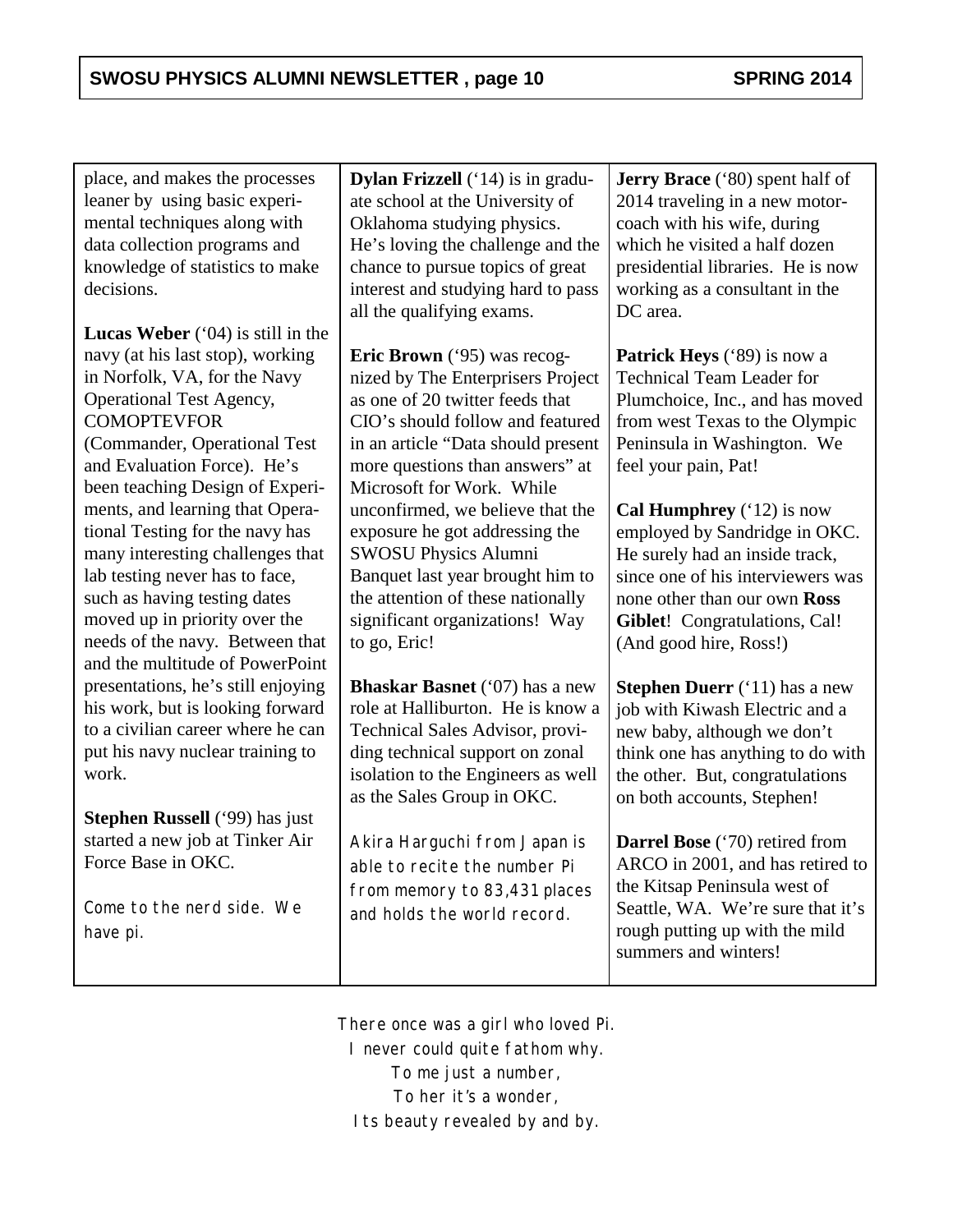#### SWOSU PHYSICS ALUMNI NEWSLETTER, page 11 SPRING 2014

#### **LET'S STAY IN TOUCH**



You can send mail to us at 100 Campus Drive, Weatherford, OK 73096-3098, send a FAX to (580) 774- 3115, or call or e-mail us at

| Dr. Brian Campbell | $(580)$ 774-3118 | brian.campbell@swosu.edu |
|--------------------|------------------|--------------------------|
| Dr. Terry Goforth  | $(580)$ 774-3109 | terry.goforth@swosu.edu  |
| Dr. Charles Rogers | $(580)$ 774-3108 | charles.rogers@swosu.edu |
| Dr. Tony Stein     | (580) 774-3107   | tony.stein@swosu.edu     |
| Dr. Wayne Trail    | (580) 774-3124   | wayne.trail@swosu.edu    |

You can also send your e-mail to *[physics@swosu.edu](mailto:%20physics@swosu.edu)*. We'll see that it gets to the right person.

#### AND WE'RE ONLINE!



You can find us at *[www.swosu.edu/academics/physics](http://www.swosu.edu/academics/physics)*. Click on the Alumni link for newsletters past and present, announcements, or to update your information.

#### **SCHOLARSHIP FUNDS**



If you'd like to donate to one of the physics scholarship funds, just go online to <http://www.swosu.edu/alum-foun/foundation/scholarship/physics.aspx> and click on *Donate Online*, or send your check (payable to *SWOSU Foundation*) to us (c/o Terry Goforth, SWOSU, 100 Campus Dr, Weatherford, OK 73096) or directly to the SWOSU Foundation (SWOSU, 100 Campus Dr, Weatherford, OK 73096). If you send a check, be sure to designate which fund you are giving to **(JR Pratt, Benny J. Hill, Ray Jones, McClelland, or Physics Unrestricted**) to be sure the money is used for physics. All donations are 100% tax deductible. Check with your employer or organization about matching your donation. And **THANK YOU**!

*3.14% of Sailors are Pi rates!*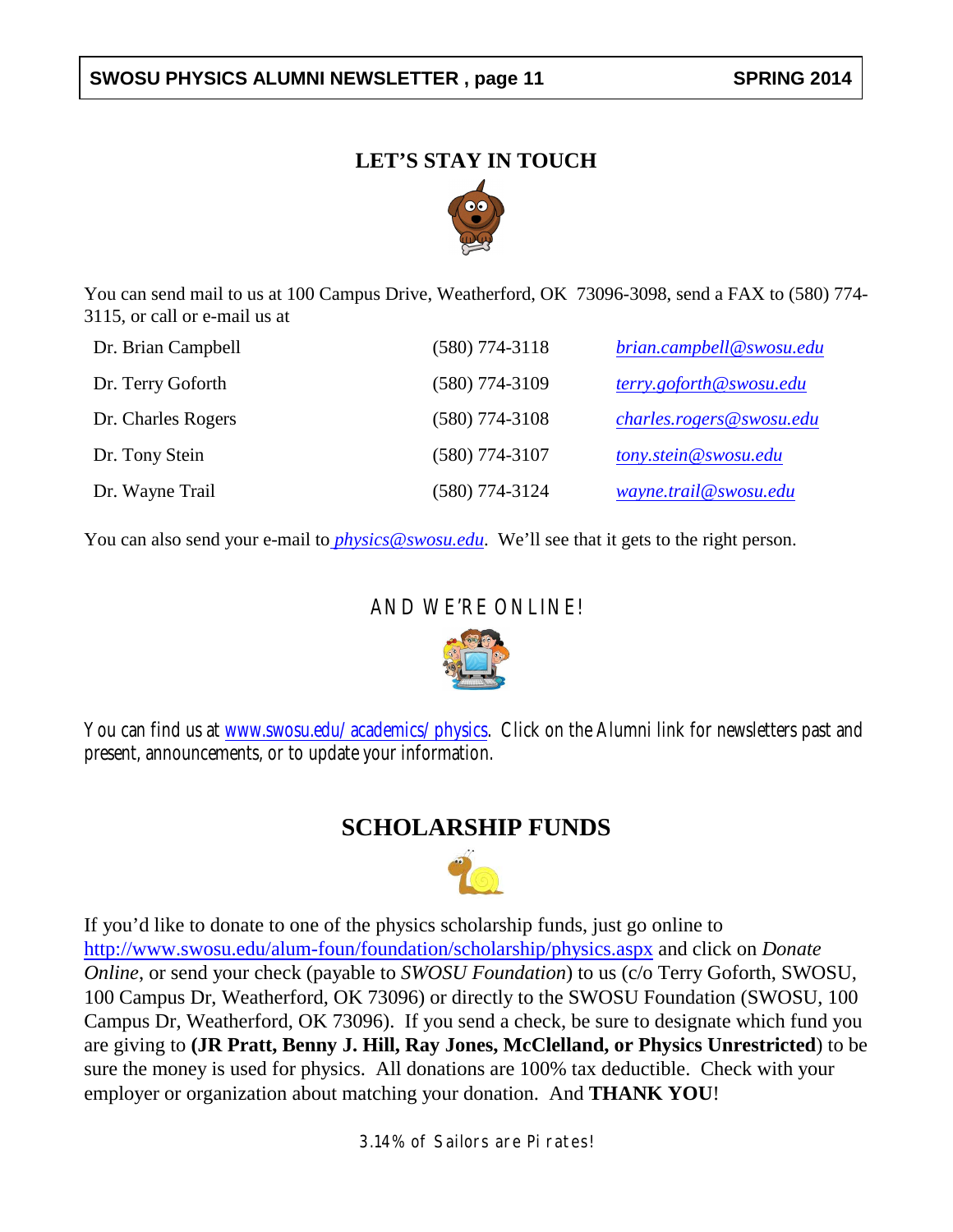#### **ALUMNI EMAIL ADDRESSES**

If you are a SWOSU Physics Alumnus, drop us an e-mail at [physics@swosu.edu](mailto:physics@swosu.edu) and we'll send you the complete list of physics alumni e-mail addresses that we have on file.

*If your address is incorrect or if you prefer to use a different address, please let us know and we'll correct it.*

*If your address isn't on our list (you haven't received any e-mail from us in the last year) and you'd like for us to add it, let us know! We'll gladly include you.*



*Alumni attending the 2014 Physics Banquet*

*Back row*: Wendell Riseley, Chris Hladik, Eric Brown, Wade Phares, Scott Taylor *Front row:* Joe Sullivan, Benny Hill, Terry Goforth, Tina Crelly Hladik

*A mathematician, a physicist, and an engineer are all given identical rubber balls and told to find the volume. They are given anything they want to measure it, and have all the time they need. The mathematician pulls out a measuring tape and records the circumference. He then divides by two times pi to get the radius, cubes that, multiplies by pi again, and then multiplies by four-thirds and thereby calculates the volume.The physicist gets a bucket of water, places 1.00000 gallons of water in the bucket, drops in the ball, and measures the displacement to six significant figures. And the engineer? He writes down the serial number of the ball, and looks it up.*